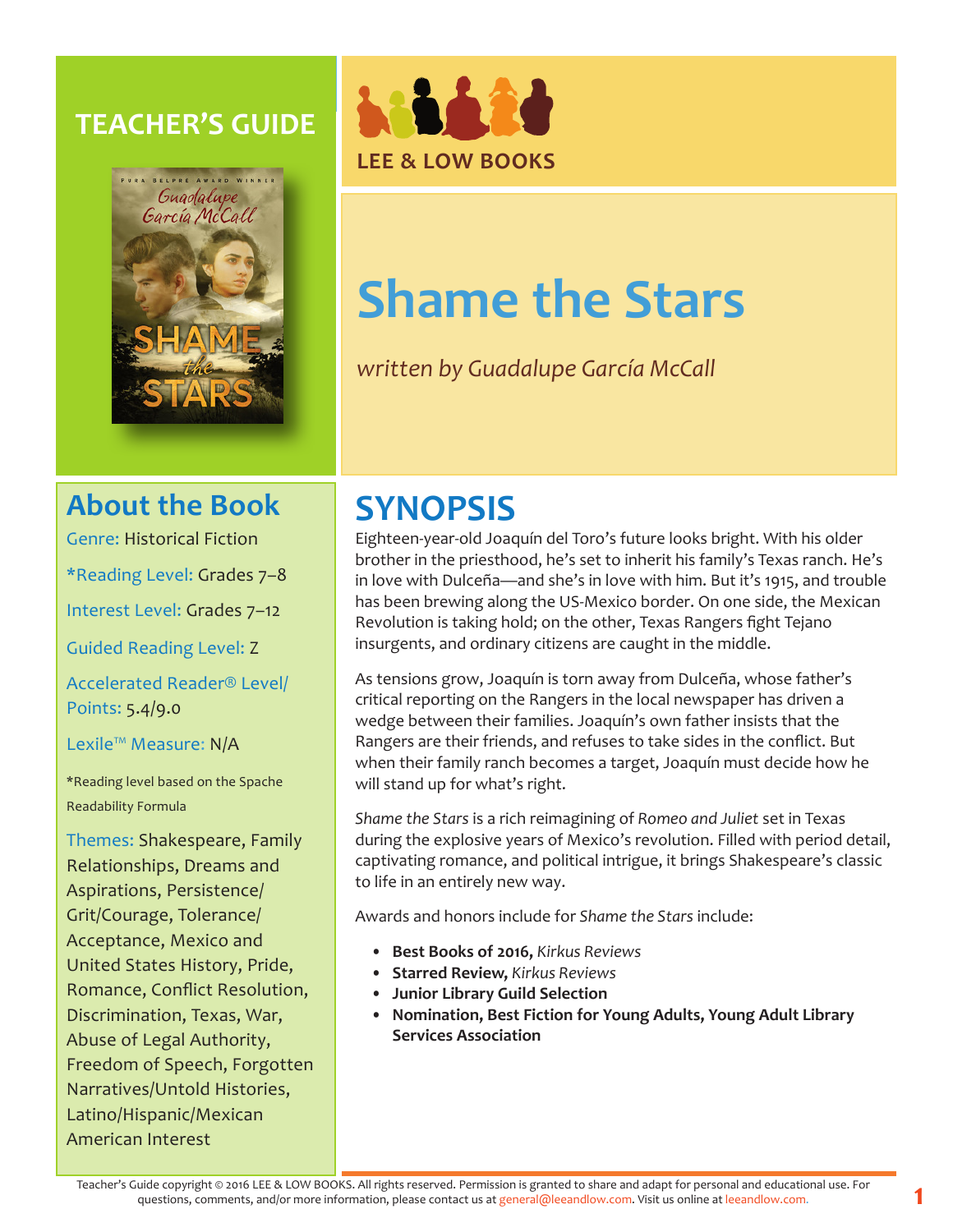

## **BACKGROUND**

*From the Author's Note:* "A few years ago, my eldest son, James, was taking a college history course. He was in his room one night, studying, when he suddenly burst into our living room holding a book and asking, "Mom! Do you know what happened to our people?" He held in his hands a copy of Benjamin Heber Johnson's book, *Revolution in Texas: How a Forgotten Rebellion and Its Bloody Suppression Turned Mexicans into Americans*.

That day on the couch, I became the student as my son explained the discovery of the Plan de San Diego, a manifesto written in 1915 by Mexican radicals calling for the uprising of a "Liberating Army of Races and Peoples." The Plan de San Diego came with conflicts, most of which were fueled by political agendas. As tensions rose between Tejanos and Anglos, shoot-outs, explosions, and other more violent acts of insurgence from Tejanos and Mexicans became the norm. The Texas Rangers' motto was to shoot first and ask questions later if the person of interest was a Mexican. They, along with local authorities, enforced their own brand of swift and lethal justice to enforce the law in South Texas. The lynchings, executions, fusillades, round-ups, and dragging of Tejanos and Mexicans in South Texas only served to fuel the rebellion. Many of the crimes went unreported. Most have been forgotten.

I wanted to inform myself, so I took Johnson's book with me to read in bed, but time and time again I kept turning back to the picture of Rangers dragging the bodies of alleged Mexican bandits through the brush. That such a picture would become a postcard that people bought and mailed to their loved ones is incomprehensible to me. I went to bed dejected that night, weeping for all the *gente*, the people, who suffered because of the discrimination and abuse of tejanos and Mexicans at the hands of the Texas Rangers and the lawmen who joined them and formed posses, killing indiscriminately, summarily, because the color of our skin dictated they could.

History books being published for American schools today still make no mention of this part of our history. I've included in this book a different point of view, along with a small sampling of source materials, both fiction and nonfiction, so that American students might be able to cull through them and educate themselves. May this book open up important and truthful conversations

with teachers, family, and friends."–**Guadalupe García McCall**

Read more about McCall's inspiration and motivation for *Shame the Stars* in the BookPage web interview: http://bookpage.com/interviews/20423-guadalupegarcia-mccall#.WFRTvrYrKi7.

*Romeo and Juliet*: At its core, *Shame the Stars* is a love story, set against the backdrop of the Mexican Revolution. It is akin to Shakespeare's famed *Romeo and Juliet*, with two families in disagreement, despite the love professed by its ill-fated main characters. Reading *Romeo and Juliet* is highly recommended, as it serves as a foundation for future comparative analyses of the two texts.

*Plan de San Diego*: The "Plan de San Diego" sought to create an independent republic for the states of Texas, Oklahoma, New Mexico, Arizona, Colorado, and California. The founding ideals of this new republic were equality and independence from North American tyranny and imperialism. It is important to note that the "Plan de San Diego" addressed the civil rights of Mexican, Japanese, Native (specifically Apache), and African Americans. As part of the agreement, tribal lands would be returned to Native Americans and racism against minorities would be abolished. Though the Plan was never carried out, the issue of race relations in America still manifests itself through modern civil rights movements. For further reading:

- "The Plan of San Diego" from Digital History http://www.digitalhistory.uh.edu/disp\_textbook. cfm?smtid=3&psid=3692
- "Plan of San Diego" from the Texas State Historical Association https://tshaonline.org/handbook/ online/articles/ngp04
- "The Chaparral Insurgents of South Texas" from *The New Inquiry* http://thenewinquiry.com/essays/ the-chaparral-insurgents-of-south-texas/
- *• The Plan de San Diego: Tejano Rebellion, Mexican Intrigue* by Charles H. Harris III and Louis R. Sadler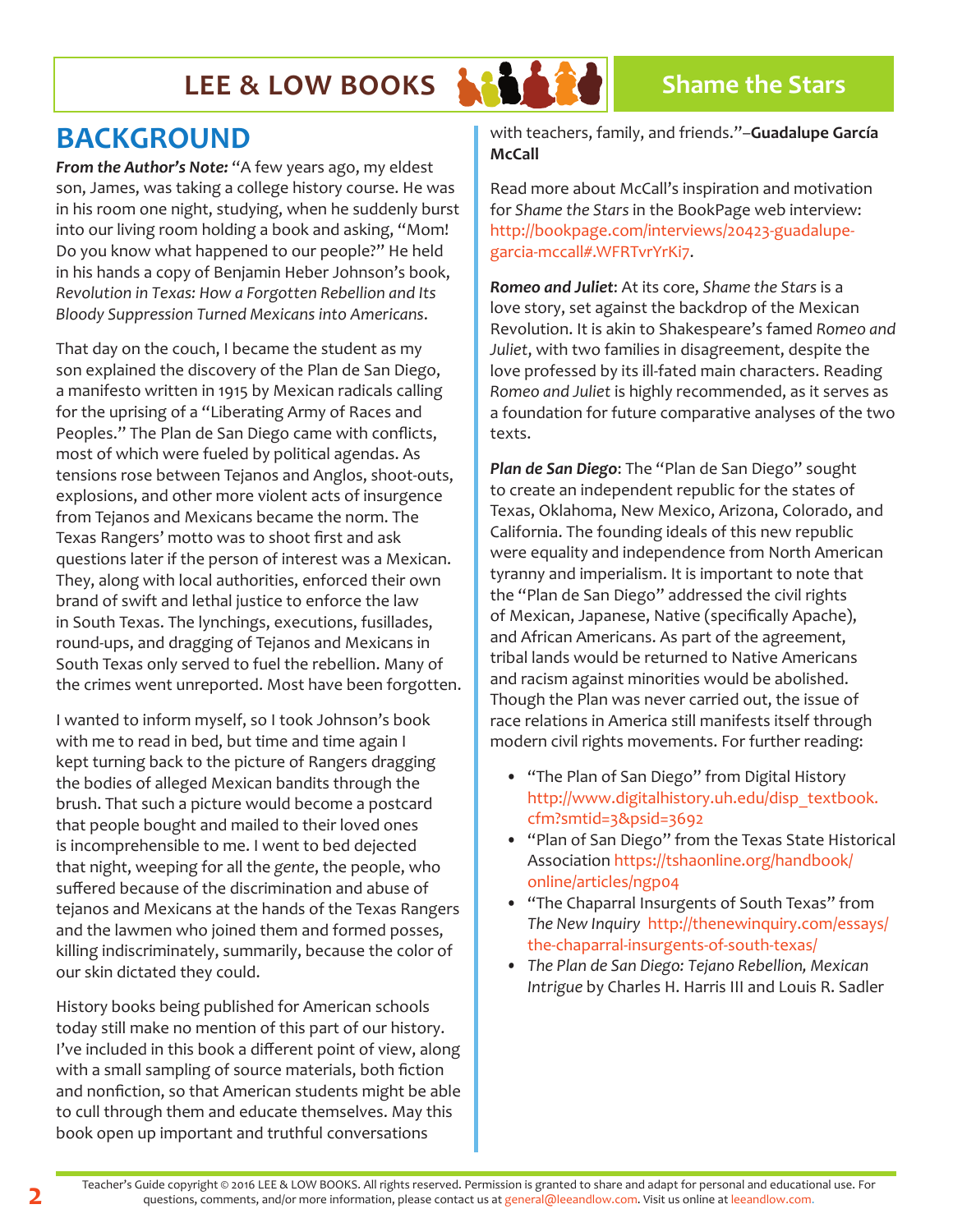## **VOCABULARY**

*(Language Standards, Vocabulary Acquisition & Use, Strands 4–6)*

The story contains several contentspecific and academic words and phrases that may be unfamiliar to students. Based on students' prior knowledge, review some or all of the vocabulary below. Encourage a variety of strategies to support students' vocabulary acquisition: look up and record word definitions from a dictionary, write the meaning of the word or phrase in their own words, draw a picture of the meaning of the word, create a specific action for each word, list synonyms and antonyms, and write a meaningful sentence that demonstrates the definition of the word.

#### **Content Specific**

gente (people), campesino (field worker), tejano (a Texan of Mexican heritage), Anglo (a white, English-speaking American), compadre (male friend), comadre (female friend), Rangers, quinceañera (celebration of a girl's fifteenth birthday), goons, por favor (please), m'ija/m'ijo (my daughter/my son), cochinilla (pill bug), familia (family), palomino, bougainvillea, salvajes (savages), Rinches (border guard, pejorative), verdad (true), soldadera (female soldier), ruffian, mestizo/mestiza (mixed race with white European and indigenous background), zarape (shawl), chaparral (thicket), pelados (scoundrels), hogtie

#### **Academic**

seditious, affront, sardonic, insurrection, affliction, ominous, destitute, bandits, accosting, vigilantism, deputize, sorrel, fabricate, revolution, prominent, locomotive, corroborate, desiccated, tethered, ammunition, purgatory, insurgent, cultivate, disfigurement, ravenous, gluttonous, recumbent, chastise, compel, illuminate, demeanor, disillusioned



# **Shame the Stars LEE & LOW BOOKS**

## **BEFORE READING**

### **Culturally Responsive Instruction and Strategies**

The deeper themes throughout the *Shame the Stars* (discrimination, brown/black/Native lives matter, and abuse of legal authority) must be addressed and handled with **deep sensitivity** and **open-mindedness**. Consider learning more about the following organizations and civil rights movements to deepen cultural understanding:

- Black Lives Matter: http://blacklivesmatter.com
- Standing Rock: http://standwithstandingrock.net
- Brown Lives Matter: http://www.latinorebels.com/tag/brown-livesmatter/
- National Council of La Raza: http://www.nclr.org/issues/civil-rights/

Injustice against minorities and the narratives that are often overlooked and ignored are not new concepts in our country's history. Further research on these topics are encouraged and may serve as conversation starters as teachers develop pre-reading focal points:

- Christopher Columbus
- Transatlantic Slave Trade
- Slavery in the Americas
- Native American Genocide
- Indian Removal
- Freedom of Speech/Freedom of the Press
- Civil Rights Movement

Teachers must be aware and prepared that by teaching this novel (and corresponding topics addressed in it) they may be addressing a legacy of racial animosity, specifically for largely minority and underrepresented socioeconomic groups. Set the example of what **culturally responsive teaching** looks like:

- **• Collaborate** with students to establish guidelines early on. This will serve as a reminder for discussion etiquette as thought-provoking topics are developed.
- **• Anticipate** how your students will respond to controversial topics presented in the novel (racism, lynching, abuse of authority). While teachers should **encourage** students to share their views without fear of judgment, teachers should consider how to respond to emotion, and use this to guide instruction and for future instructional planning.
- Don't be afraid to **share** your own learning journey. The author herself states that SHAME THE STARS covers a segment of history that is not often taught in the traditional American classroom. If you are new to the topics presented in the novel, share this with your students. This will create a positive classroom climate and an overall feeling of sameness.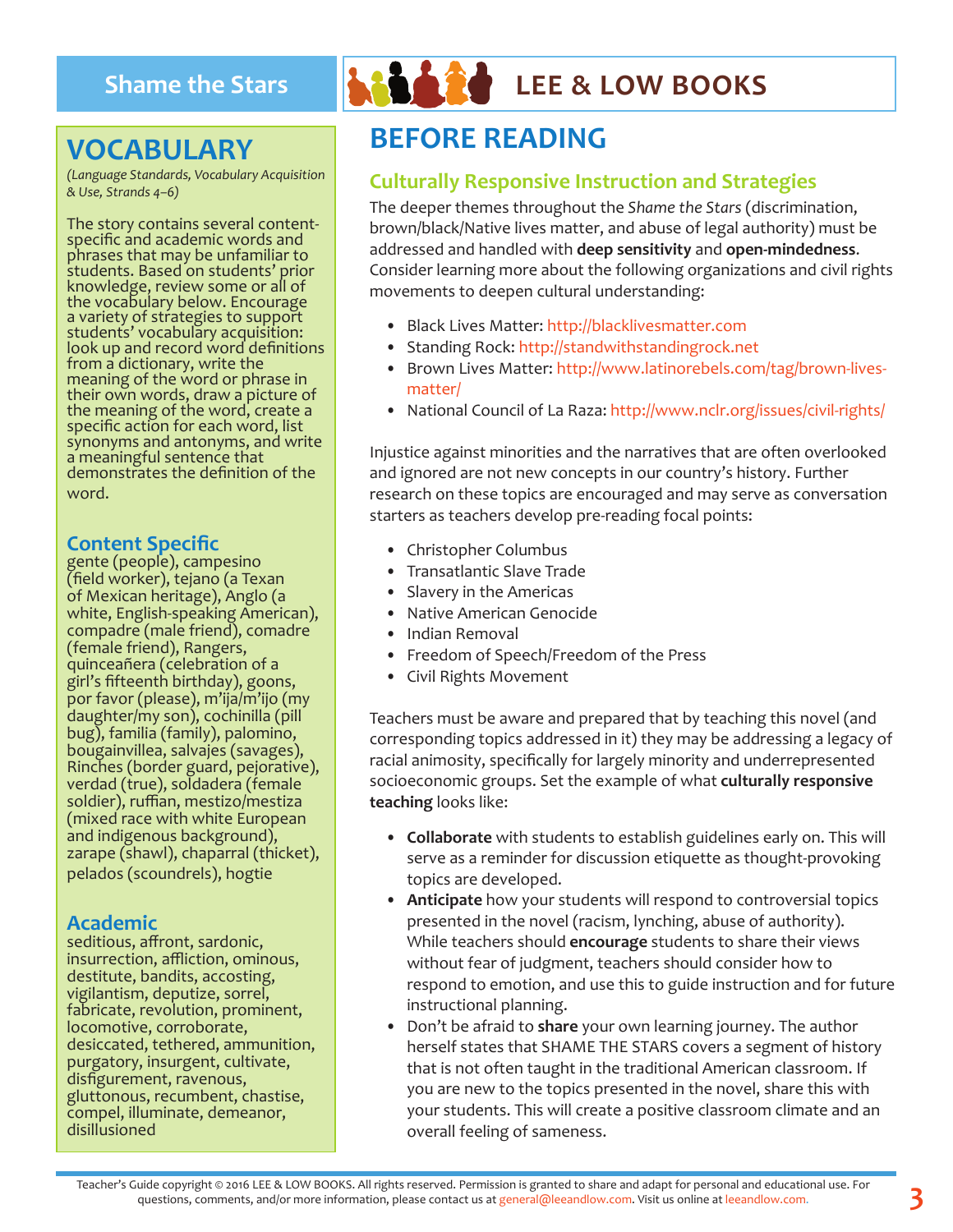• Aim to **include** and discuss outside materials that align with the text and essentially address underrepresented groups' experiences in ways that do not trivialize or marginalize their experiences.

As you prepare for the *Shame the Stars* novel study, ask yourself: *Can students make text-to-text, text-toself, and text-to-world connections, based upon how the novel unfolds?* Building background will set a purpose for reading, while constructing meaning and relatability throughout the course of study.

An excellent resource to practice making connections is a graphic organizer "Making Connections" from ReadWriteThink. See: http://www.readwritethink.org/ files/resources/printouts/MakingConnections.pdf

#### **Prereading Focus Questions**

*(Reading Standards, Craft & Structure, Strand 5 and Integration of Knowledge & Ideas, Strand 7) (Speaking & Listening Standards, Comprehension & Collaboration, Strands 1 and 2)* 

Before introducing this book to students, you may wish to develop background knowledge and promote anticipation by leading activities and posing questions such as the following:

- **1. Class Discussion**: Prejudice and discrimination are scary realities for people of all backgrounds and orientations. Who would like to share an experience they (or their family) may have had and how you overcame this experience?
- **2. "Go Hunting"**: Break students into four groups and assign each group a specific topic: Texas Rangers, 1915 US-Mexico border trouble, Mexican Revolution, and Tejano insurgents. After reading the book jacket summary, ask students to research articles and documents on the internet related to their topic. Have students classify primary and secondary sources, analyze the reliability of the sources, and report their findings with the class.
- **3. Carousel Brainstorming:** Teacher will create four large sticky-note posters with the following on each:
- **• Title Analysis:** What words or ideas come to mind when reading the title of the novel? What wil this book be about? Who will this book be about?
- **• Book Walk:** Take a book walk and pay attention to the text features. What genres do you notice featured in the text? Which sources seem reliable? Unreliable? Students should list titles, page numbers, and their corresponding thoughts.
- **• Predictions and Outcomes:** Make predictions of the problems that will need to be solved and the outcomes. What will happen in the story? Why do you think so?
- **• Vocabulary:** Select and write one word from the text that is unfamiliar to you. Write the sentence that the word is featured in. Use context clues to determine the meaning. (Student answers may not be repeated.)

Explain the Carousel Brainstorming activity and break the class into four groups. Post the sticky-note posters in various locations in the classroom to provide groups with privacy and ample physical space. Each carousel will have a set of markers for students to record their answers. Designate the proper amount of time groups will need to ensure that everyone gets a chance to write on the poster (approximately 10 minutes). When time is up, groups will move to the next carousel and complete the written task. At the end of the activity, gather the four large posters, display them on the visual board, and discuss the results as a class.

**4. Quote Analysis:** Have students analyze quotes from the text to analyze character traits and predict the plot. Select one quote from the novel for each student, and type and cut the quotes into individual paper strips. Students will use the graphic organizer (sample below) to analyze their quote. Then ask students to exchange quotes with at least four other students (analyzing at least five quotes). Have students share and discuss their results as a class. What information do the quotes reveal about the characters and plot before reading the text? About character motivation and action? How can you use quotes to make informed predictions? *See an example on page 11 of this guide.*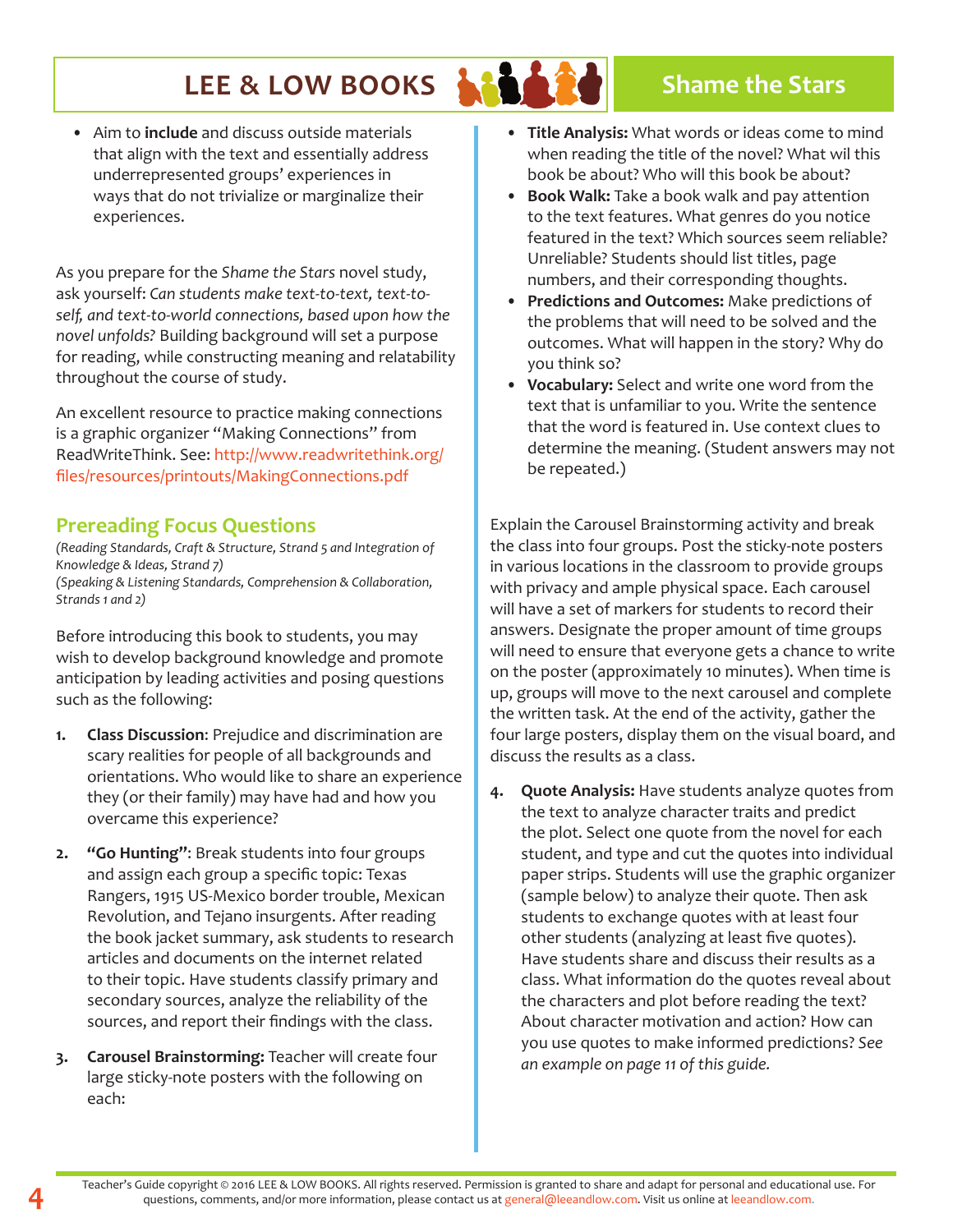$\star$ "Pura Belpré winner McCall delivers an ambitious, sardonically relevant historical novel—a must-read, complex twist on a political Shakespearean tragedy." (*starred review*)

# **Shame the Stars LEE & LOW BOOKS**

"VERDICT A good purchase for historical fiction collections, especially where there are fans of Ashley Hope Pérez's *Out of Darkness*."

–*School Library Journal*

"McCall's depiction of two important female characters, who stand out for their strength and grace in an otherwise staunchly traditional—and often hotheaded—male hierarchy, is especially compelling."

–*Publishers Weekly*

**5. Comparative genre analysis:** Revisit Shakespeare's *Romeo and Juliet*. Additionally, show students the SparkNotes video summary: https://vimeo. com/65816651. Students can create a Venn Diagram listing key plot points of the video (and the text), to be used in alignment with *Shame the Stars*. The diagram will serve as an ongoing activity, to be done as they advance through the novel study.

### **Exploring the Book**

–*Kirkus Reviews*

*(Reading Standards, Key Ideas & Details, Strand 1, Craft & Structure, Strand 5, and Integration of Knowledge & Ideas, Strand 7) (Speaking & Listening Standards, Comprehension & Collaboration, Strands 1 and 2)* 

Talk about the title of the book. Ask students what they think this book will most likely be about and whom the book might be about. What do they think might happen? What information do they think they might learn? What makes them think that?

Take students on a book walk and draw attention to the following parts of the book: front and back covers, title page, dedication, cast of characters, author's note, various types of text, author's sources, and glossary.

### **Setting a Purpose for Reading**

*(Reading Standards, Key Ideas & Details, Strands 1–3)*

Have students read to find out:

- what a revolution involves
- how the United States, particularly Texas, was impacted by the Mexican Revolution
- about the long-range effects of discrimination, as it relates to the Plan de San Diego
- how history of the past manifests itself in contemporary times
- about the blurred lines that exist between loyalty to family and loyalty to a (romantic) loved one
- why certain narratives are omitted from traditional school texts and the role these narratives play in academia

Have students also read to analyze the story structure, genre, and specific analysis of the primary, secondary, nonfiction, and fiction sources presented in the novel.

Encourage students to consider why the author, Guadalupe García McCall, would want to share this story with young people.

## **AFTER READING**

### **Discussion Questions**

After students have read the book, use these or similar questions to generate discussion, enhance comprehension, and develop appreciation for the content. Encourage students to refer to passages and/ or illustrations in the book to support their responses. **To build skills in close reading of a text, students should cite evidence with their answers.**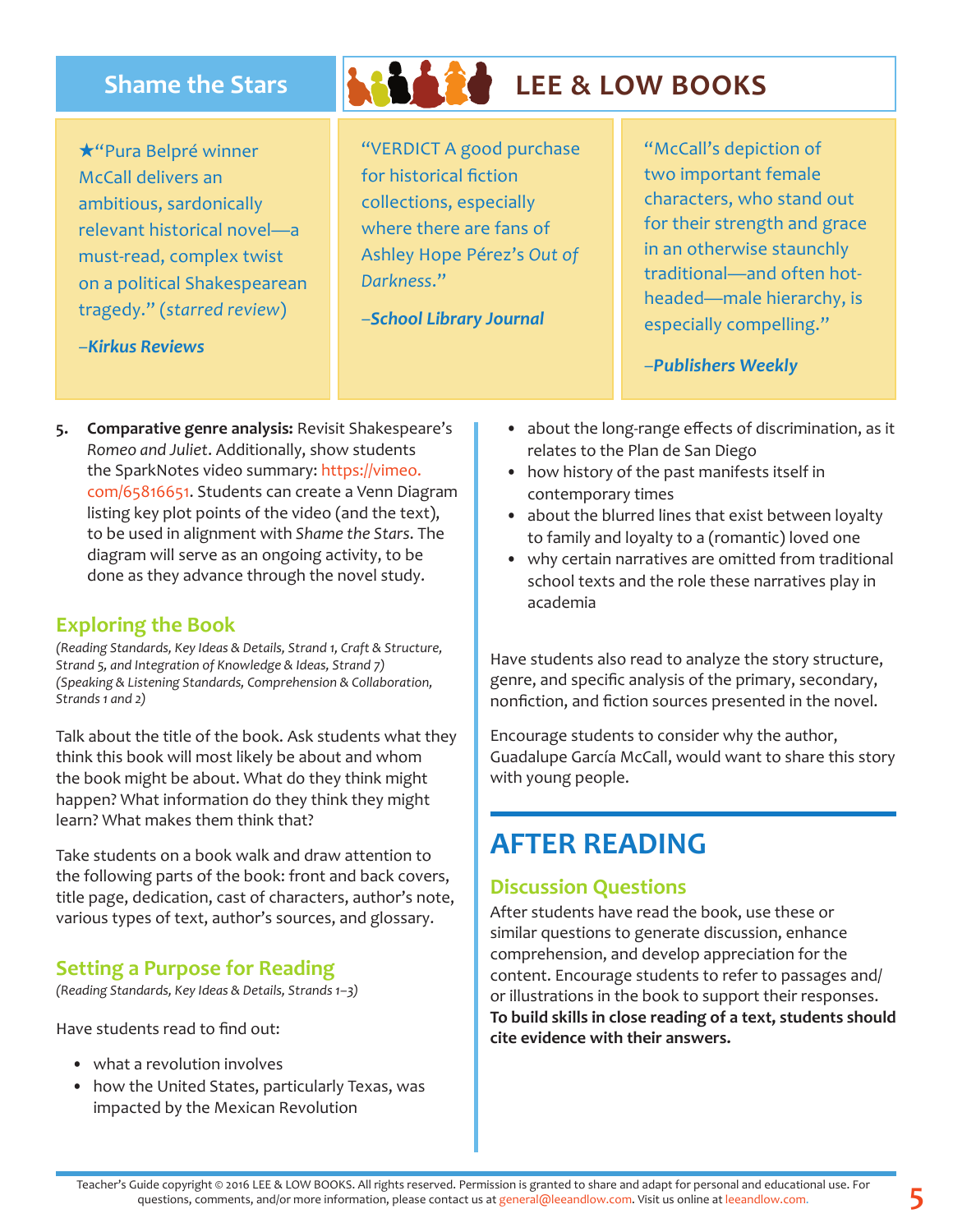

### **Literal Comprehension**

*(Reading Standards, Key Ideas & Details, Strands 1–3) (Speaking & Listening Standards, Comprehension & Collaboration, Strands 1–3 and Presentation of Knowledge & Ideas, Strand 4)* 

- 1. What time in history does the story take place?
- 2. Identify the relationships of the key characters in the story. How do these relationships impact the plot?
- 3. What purpose does *El Sureño* serve in the tejano community? How does the mission of the newspaper impact the plot?
- 4. Identify four settings where climactic actions take place. Explain what occurred in each of those settings.
- 5. Identify the protagonists and the antagonists of the story. What are the goals and motivations of each character?
- 6. Why was it in Don Acevedo del Toro's best interest to keep peaceful relations with everyone in town?
- 7. From whose point of view is the story told? Is this a reliable or unreliable character? Why or why not?
- 8. Who are the Rangers and what is their purpose?
- 9. Who are the Mexican revolutionaries and what is their purpose?
- 10. In chapter 3, Joaquín and Dulceña have a secret meeting. For what does she warn him about? Who interrupts their meeting and why? What reason do they let Joaquín and Dulceña go?
- 11. In chapter 4, Joaquín and Dulceña encounter two sheriff's deputies on the way home. Retell the events of this pivotal chapter and explain how they set the tone for the rest of the novel.
- 12. Summarize the allegations that lead to Gerardo Gutierrez's arrest.
- 13. Why do Dulceña's parents pull her out of school to be educated at home?
- 14. What is Joaquín's ulterior motive for attending the quinceañera?
- 15. In chapter 8, Mamá states that "wars tend to unite people." Explain what this means on the surface level for this specific chapter. Explain how this quote is manifested over the course of the entire novel.
- 16. What two secrets are revealed in chapter 8? How does this impact the plot?
- 17. What does Estrella represent for the Tejanos and Mexicans?
- 18. In chapter 13, Joaquín makes a promise to his father. What is that promise and how might that challenge Joaquín's true beliefs and motivations?
- 19. In chapter 16, how are Slater and Davis shown mercy? Do you agree with how this was handled? What would you have done differently?
- 20. In chapter 18, Tomás arrives at Las Moras in the middle of the night to deliver what important warning to his family? What, if any, impact does this have on Tomás' fate later in the novel?
- 21. What impact would running away with Joaquín have on Dulceña?
- 22. Why is Tomás arrested? What will be the proposed consequence of his crime?
- 23. Who are the Rinches and how do they show themselves to be above the law?
- 24. Why does Joaquín steal the Rangers' horses? What is the outcome of his actions?
- 25. What actions do Joaquín and Dulceña take to end their families' feuding? How do their parents react? What request does Don Rodrigo make as a result?
- 26. In chapter 20, we learn that Conchita is arrested. What confession does she make to the police? How do the events unfold after this confession?
- 27. What impact does Jovita's death have on Don Acevedo?
- 28. How does Joaquín save Tomás?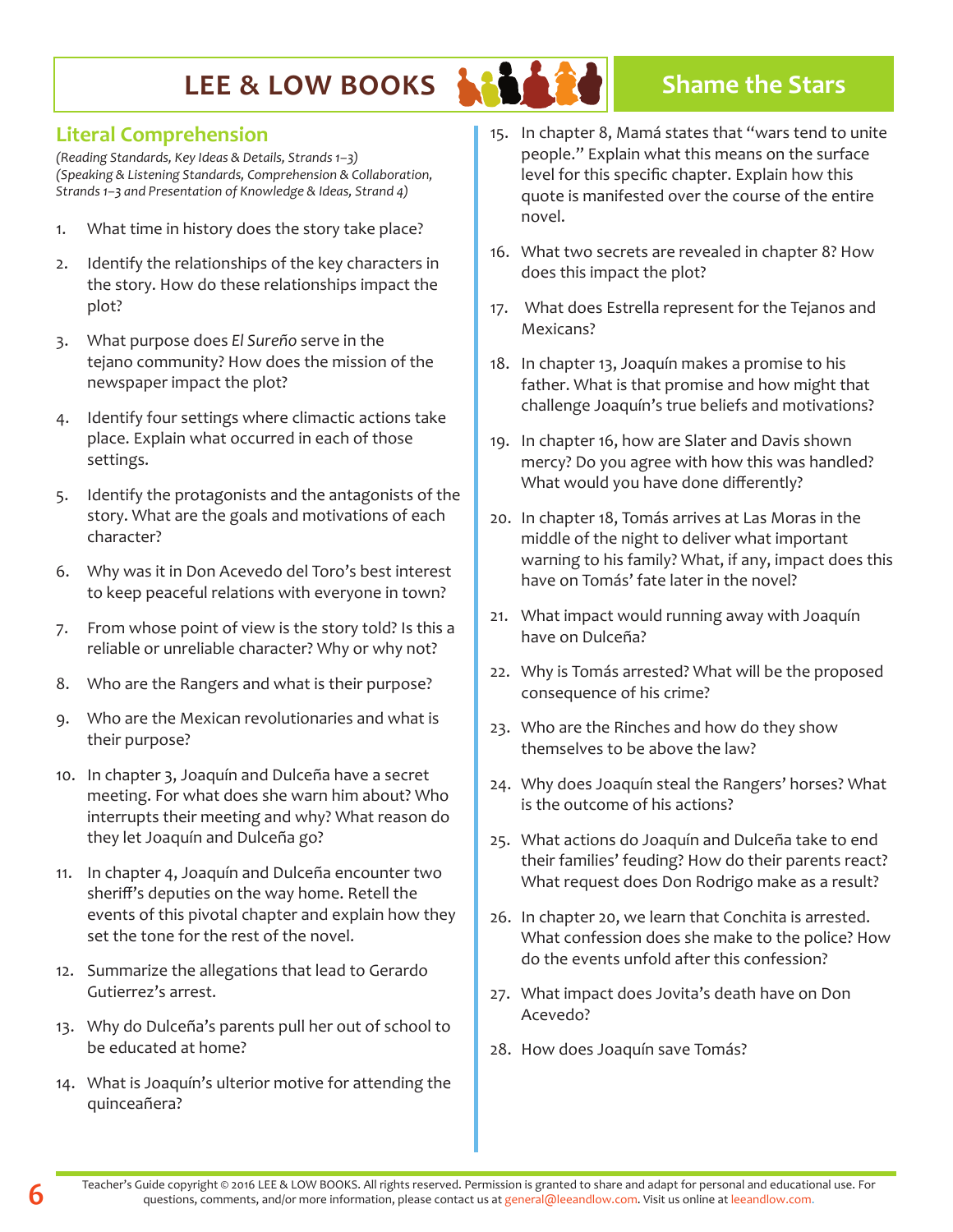

# **Shame the Stars LEE & LOW BOOKS**

### **Extension/Higher Level Thinking**

*(Reading Standards, Key Ideas & Details, Strands 2 and 3 and Craft & Structure, Strands 4 and 6)* 

*(Speaking & Listening Standards, Comprehension & Collaboration, Strands 1–3 and Presentation of Knowledge & Ideas, Strand 4)* 

- 1. On page 26, Dulceña states "I'm no Wendy, you know. I have my own adventures in mind." Analyze how such a statement defies the perceived gender roles of that era.
- 2. Think of a situation that happened to a character in the story and how the character handled the situation. Decide whether you would have taken the same actions or done something different. Explain your stance.
- 3. Write an alternative ending to the story that is different from the one the author wrote.
- 4. How do Joaquín and Dulceña's clandestine meetings challenge societal norms of the era?
- 5. In chapter 3, the Rangers drag men into the brush and hang them without proper trial. What other eras in history can such actions be likened to? Identify the similarities and differences.
- 6. At the end of the novel, Joaquín suggests to his father and in-laws that while there will be grandchildren, "We hope you understand we have dreams to chase." How is this a departure from his earlier stance on an impending future with Dulceña? Identify the factors that led to his evolving.
- 7. Why do you think the author chose to align fictional news articles with nonfiction pieces in the novel? How do they impact the storytelling?
- 8. What does the story of the Rangers' treatment of Tejanos reveal about the larger issue of abuse of authority in our current legal system?
- 9. On more than one occasion, it is suggested that Joaquín's white skin, blond hair and freckles afford him certain privileges. What impact does colorism have on minority communities? In your opinion, what provides the basis of these judgments?
- 10. In chapter 20, Dulceña is placed under arrest for conspiring to commit treason. In your opinion was this accusation justified? Why or why not? What

kind of newspaper article would be considered treasonous today? Can you locate an example?

- 11. In a letter to Dulceña, Joaquín writes that "freedom of speech comes at a high price these days." Identify the events in the novel that align with this belief. What other examples in history can you find?
- 12. Compare and contrast the feuding families' individual reactions to the news that Dulceña and Joaquín have gotten married.
- 13. How does the news of Tomás's impending lynching spread? What does it take to "go viral" in 1915? Compare that with today's viral campaigns.
- 14. Social movements start with an idea, usually a response to some level of injustice experienced or witnessed by a specific group of people. Identify the foundational ideas and injustices of a social movement or identify ideas and injustices across all social movements.
- 15. How does the justice system transform over the course of the novel? Cite specific events and examples.
- 16. Pretend that you are a Texas Ranger. Prepare a list of criteria you would use to judge if someone was an insurgent. Indicate priority ratings you would give.
- 17. If you could give the novel a new title, what would it be? Rationalize your reasons for the new title.
- 18. Sequence the events that led to a change in Don Acevedo's outlook on Munro and the Rangers.
- 19. Compare and contrast the novel's main character with a real person you know or with similar character in another book. What factors contributed to your choice?
- 20. Compare the novel to another text, or even a TV program or movie, that is similar. What factors contributed to your choice?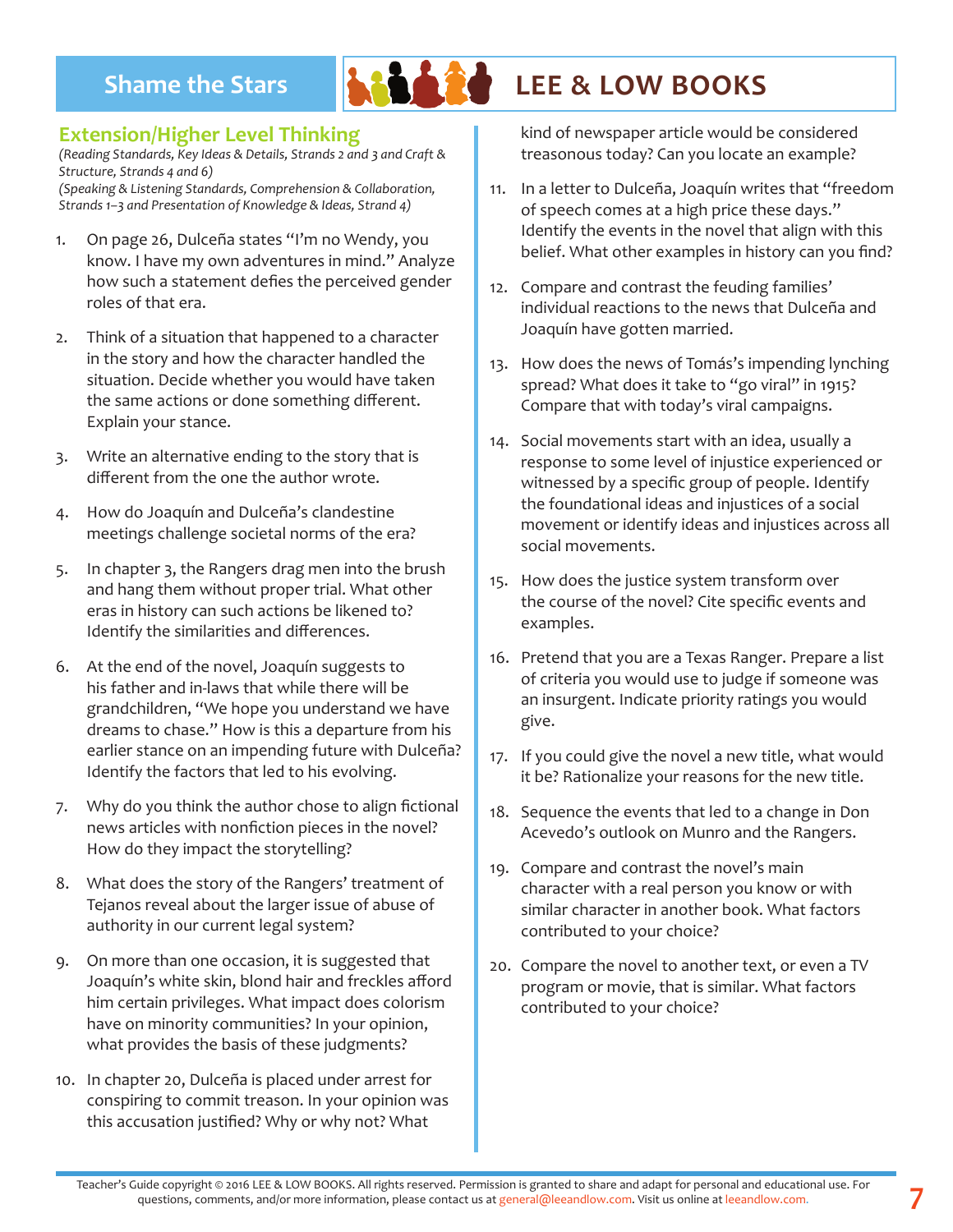

#### **Reader's Response**

*(Writing Standards, Text Types & Purposes, Strands 1–3 and Production & Distribution of Writing, Strands 4–6)* 

Use the following questions and writing activities to help students practice active reading and personalize their responses to the book. **Suggest that students respond in reader's response journals, essays, or oral discussion.** You may also want to set aside time for students to share and discuss their written work.

- 1. In the author's note, Guadalupe García McCall writes, "May this book open up important and truthful conversations with teachers, family, and friends. May this book give them something to consider, something to research, something to push against when they encounter injustice." Has there ever been a time you experienced or witness injustice? How did it make you feel? How did it affect you? Which adult did you trust in your life to talk about this with? In an essay, explain what the responsibility is of an individual versus a school community versus society at large to tackling this injustice and what steps each could take.
- 2. In a persuasive essay, argue whether Sheriff Caceres is (or isn't) justified in arresting Joaquín. What would you have done if you were Sheriff Caceres?
- 3. In chapter 20, Mateo accuses Joaquín and Dulceña of treating him and Conchita like slaves. In your opinion, what are Mateo's reasons for making this statement? Cite specific examples from the text that may support his claim. What are your thoughts on this accusation? What does this say about perceptions of social class within Mexican culture?
- 4. In chapter 2, while speaking about Mateo and Fito, Joaquín states, "They knew their lot in life was to toil the fields, and they didn't want to waste any more time in school when they could be earning a living and helping their families prosper." What are your feelings on this sentiment? In your opinion, what defines success, especially as it relates to your specific culture?

### **ELL/ESL Teaching Activities**

*(Speaking & Listening Standards, Comprehension & Collaboration, Strands 1–3 and Presentation of Knowledge & Ideas, Strands 4–6) (Language Standards, Vocabulary Acquisition & Use, Strands 4–6)* 

These strategies might be helpful to use with students who are English Language Learners.

- 1. Assign ELL students to partner-read the story with strong English readers/speakers. Students can alternate reading between pages, repeat passages after one another, or listen to the more fluent reader.
- 2. Have each student write three questions about the story. Then let students pair up and discuss the answers to the questions.
- 3. Depending on students' level of English proficiency, after the first reading:

• Review the illustrations in order and have students summarize what is happening on each page, first orally, then in writing.

• Have students work in pairs to retell either the plot of the story or key details. Then ask students to write a short summary, synopsis, or opinion about what they have read.

- 4. Have students give a short talk about immigrant experience and/or life as an American born to immigrant parents.
- 5. The book contains several content-specific and academic words that may be unfamiliar to students. Based on students' prior knowledge, review some or all of the vocabulary. Expose English Language Learners to multiple vocabulary strategies. Have students make predictions about word meanings, look up and record word definitions from a dictionary, write the meaning of the word or phrase in their own words, draw a picture of the meaning of the word, list synonyms and antonyms, create an action for each word, and write a meaningful sentence that demonstrates the definition of the word.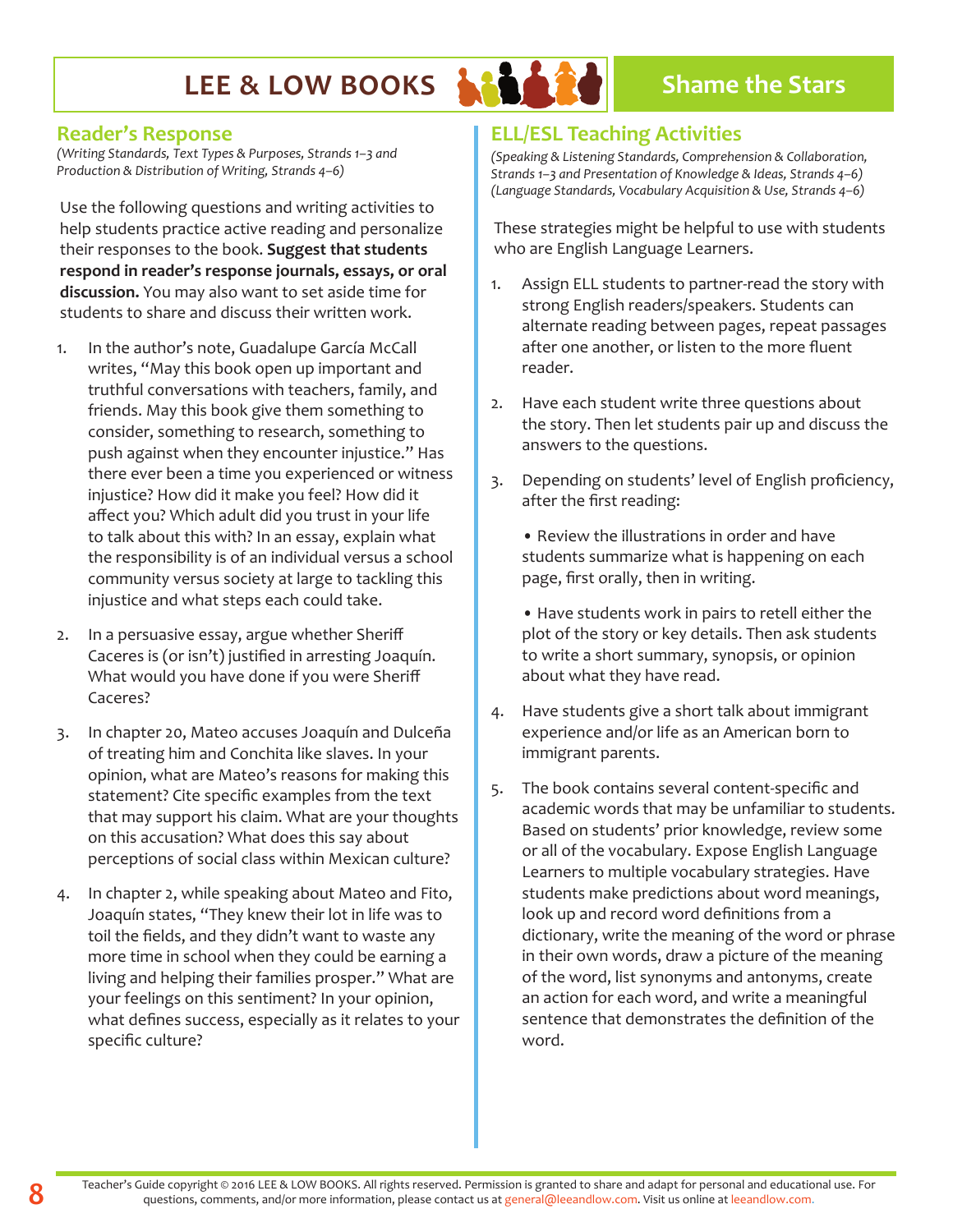

# **Shame the Stars LEE & LOW BOOKS**

## **INTERDISCIPLINARY**

## **ACTIVITIES**

*(Introduction to the Standards, page 7: Students who are college and career ready must be able to build strong content knowledge, value evidence, and use technology and digital media strategically and capably)*

Use some of the following activities to help students integrate their reading experiences with other curriculum areas. These can also be used for extension activities, for advanced readers, and for building a home-school connection

### **English Language Arts/Writing**

*(Writing Standards, Text Types & Purposes, Strands 1–2 and Production & Distribution of Writing, Strands 4–6) (Language Standards, Conventions of Standard English, Strand 1) (Reading Standards, Craft & Structure, Strands 4 and 5 and Integration of Knowledge & Ideas, Strand 9)* 

- 1. Ask students to analyze how gender roles are challenged in the novel. Have students write an analysis on this topic. They should use text evidence to support their claims.
- 2. Reread Joaquín's poem, "Bless Me Brother." Have students rewrite each stanza, using direct language, to translate which plot point the main character is referring to. For example, in the fourth stanza, Joaquín writes, "You ran down the ravine, reached in, and pulled me out…" What specific story event does this stanza reflect?
- 3. Poetry often uses rich figurative language. Challenge students to search through Joaquín's journal entries and letters to Dulceña. Students should identify two examples of each: simile, metaphor, personification, and hyperbole. Encourage students to record their answers in their journals.
- 4. Have students create a two-column list citing the reasons why a tejano would choose to align themselves with Mexican revolutionaries. What are the positive and negative consequences of this decision? Using this graphic organizer, write an essay exploring the reasons and consequences.
- 5. What other pivotal era in American history can this novel be likened to? Present your findings in a mock television news report.
- 6. Literary Easter Egg Hunt: This activity can be done during whole class or guided reading groups. Students should have already read *Romeo and Juliet*  and have the text with them as they read through the novel. Can they locate the 13 lines or phrases used in both works? During the reading, student(s) who identify the line or phrase will pause the lesson and go on a Literary Easter Egg Hunt. Have the lines typed on individual strips and hidden in plastic Easter Eggs. The first student to locate the line read in the novel wins a prize. Here is the full list:
	- "Shame the Stars" (title)
	- "Violent delights have violent deaths" (Munro, Chapter 1)
	- "sick and pale with grief" (Joaquín, Chapter 4)
	- "One pain is lessened by another's anguish" (Munro, Chapter 5)
	- "Those who rush stumble and fall" (Mamá, Chapter 7)
	- "Death is my heir" (Dona Flora, Chapter 8)
	- "purgatory, torture, hell itself." (Mamá, Chapter 9)
	- "There is no trust, no faith, no honesty in men" (Tomas, Chapter 10)
	- "Can I go when my heart is here" (Dulceña, Chapter 18)
	- "You and I are past our dancing days" (Papá, Chapter 19)
	- "Come weep with me; past hope, past cure, past help!" (Papá, Chapter 20)
	- "I must endure a living death" (Papá, Chapter 21)
	- "Passion lends them power" (Dulceña, Chapter 22)
- 7. In a persuasive essay, have students argue when they think the comparison of *Shame the Stars* to *Romeo and Juliet* is accurate. What is similar? What is different? Is there another work of literature *Shame the Stars* reminds them of? Why?
- 8. Assign students to research the Nat Turner Rebellion. Using what they've learned about the Plan de San Diego, students can create a Venn Diagram outlining how these rebellions were similar, yet different. Then, students should write an essay detailing these points, inclusive of the impact that each rebellion had on the cultural groups addressed. Sources to consider: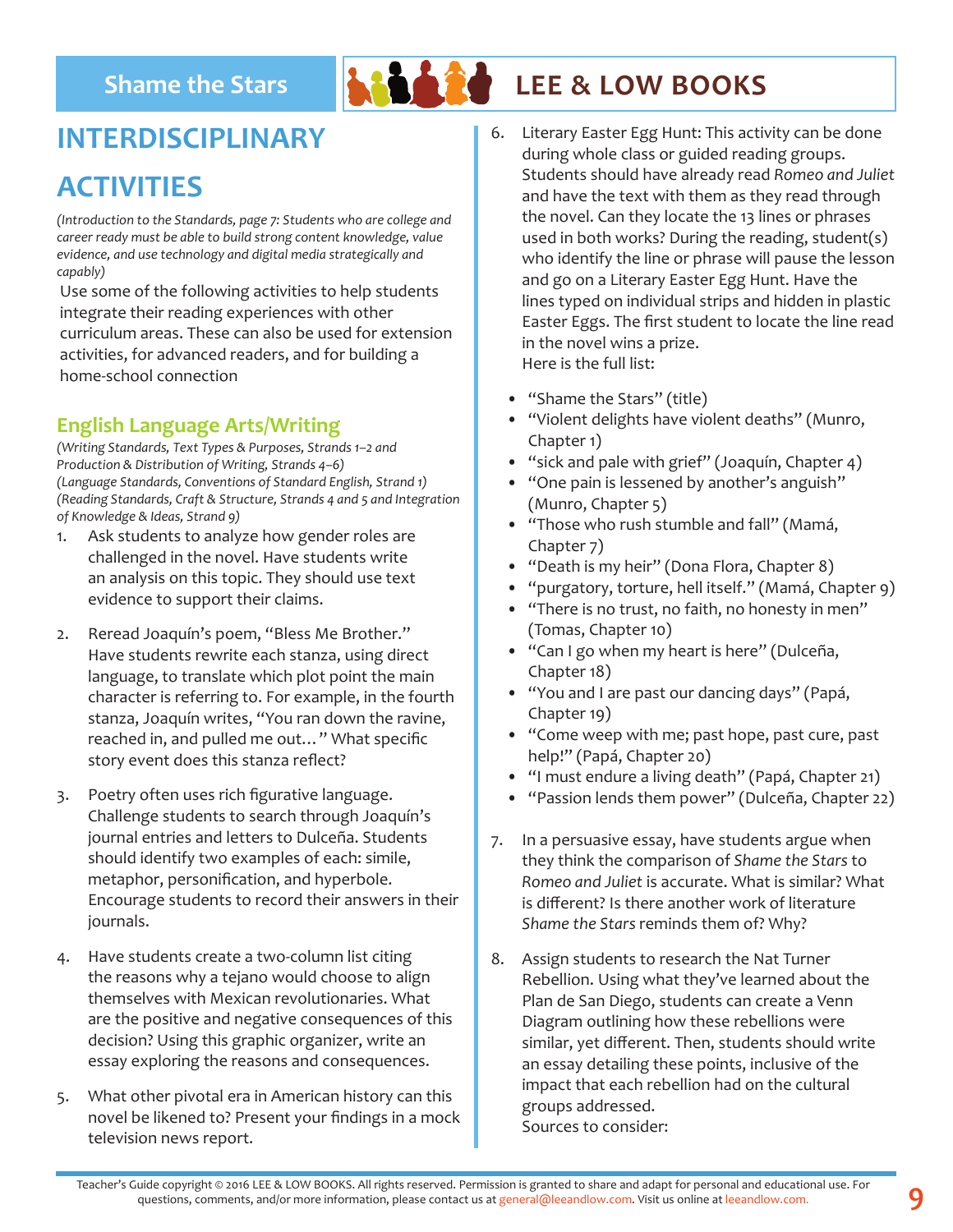

- http://www.history.com/topics/black-history/natturner
- http://www.pbs.org/wgbh/aia/part3/3p1518.html
- http://www.history.com/news/history-lists/10 things-you-may-not-know-about-nat-turnersrebellion

### **Geography/Social Studies**

*(Reading Standards, Integration of Knowledge & Ideas, Strand 7) (Writing Standards, Text Types & Purposes, Strand 2 and Research to Build & Present Knowledge, Strands 7–9) (Speaking & Listening Standards, Comprehension & Collaboration, Strands 1 and 2)*

- 1. Break the class up into two groups—Texas Rangers and tejanos. Each group will evaluate the nonfiction sources listed in the novel (both the clippings throughout the story and the author's recommended readings at the end). How do these sources reflect the interests of the two quarreling groups? Groups will outline their key points and select spokespersons to conduct a class debate
- 2. Identify the interconnectedness of the issues presented in the novel with key issues occurring in contemporary society. Use text evidence from both primary and secondary sources to support your claims.
- 3. Have students create a timeline of the events that led to the Mexican Revolution and the Plan de San Diego. Alternatively, have students make a timeline of the events in the novel.
- 4. Have students create line graphs to illustrate the dramatic increase in the Mexican immigrant population in the border states, between the years of 1900 and 1930. Write a brief analysis of the factors that led to this population increase.
- 5. Based on details presented in the novel and additional research materials, create a map of the region, focusing on the South Texas-Mexico border areas.
- 6. Create a newspaper focused on tejano issues during the years of the Mexican Revolution. Create a contemporary newspaper exposing today's problems faced by black/brown/Native peoples.

#### **Art/Media**

*(Speaking & Listening Standards, Comprehension & Collaboration, Strands 1 and 2)* 

- 1. Select your favorite character from *Shame the Stars*. Construct a Facebook page for this character (http://www.educatorstechnology.com/2013/03/3 awesome-facebook-templates-for-your.html).
- 2. Select your favorite character's quotes from *Shame the Stars*. Construct a Twitter page using direct and/ or paraphrased quotes to summarize a plot point in the novel (http://creativeedtech.weebly.com/blog/ fictional-twitter-profiles).
- 3. Using the book *500 Years of Chicano History* in *Pictures* as a resource, have students create a collage showing the economic contributions of Mexican refugees to the U.S. economy. Consider the various themes students can portray in their collages (examples: mining, farm labor, railroads, art, music, food). **Source:** Martinez, Elizabeth, Ed. *500 Years of Chicano History in Pictures*. SouthWest Organizing Project, Albuquerque, NM: 1991.
- 4. Research men and women's dress styles of 1915, especially in South Texas. Create portraits or artifacts of how the novel characters would have dressed during this era.
- 5. Use iMovie or another similar format to create a book trailer for the novel.

### **School–Home Connection**

*(Speaking & Listening Standards, Comprehension & Collaboration, Strands 1–3)*

*(Writing Standards, Text Types & Purposes, Strands 2 and 3 and Research to Build & Present Knowledge, Strand 7)* 

- 1. Encourage students to interview a family member or community member who comes from an immigrant family. Question their experience with race relations as they settled into the United States.
- *2. Shame the Stars* is a novel rooted in rich family history. Have students work with their families to create a vision board for their goals (both individual and cooperative) or their family history. Consider: What have you and your family *already* accomplished? What do you hope to accomplish in the future? What steps will you take to reach these goals? What legacy will your family leave behind for future generations to emulate?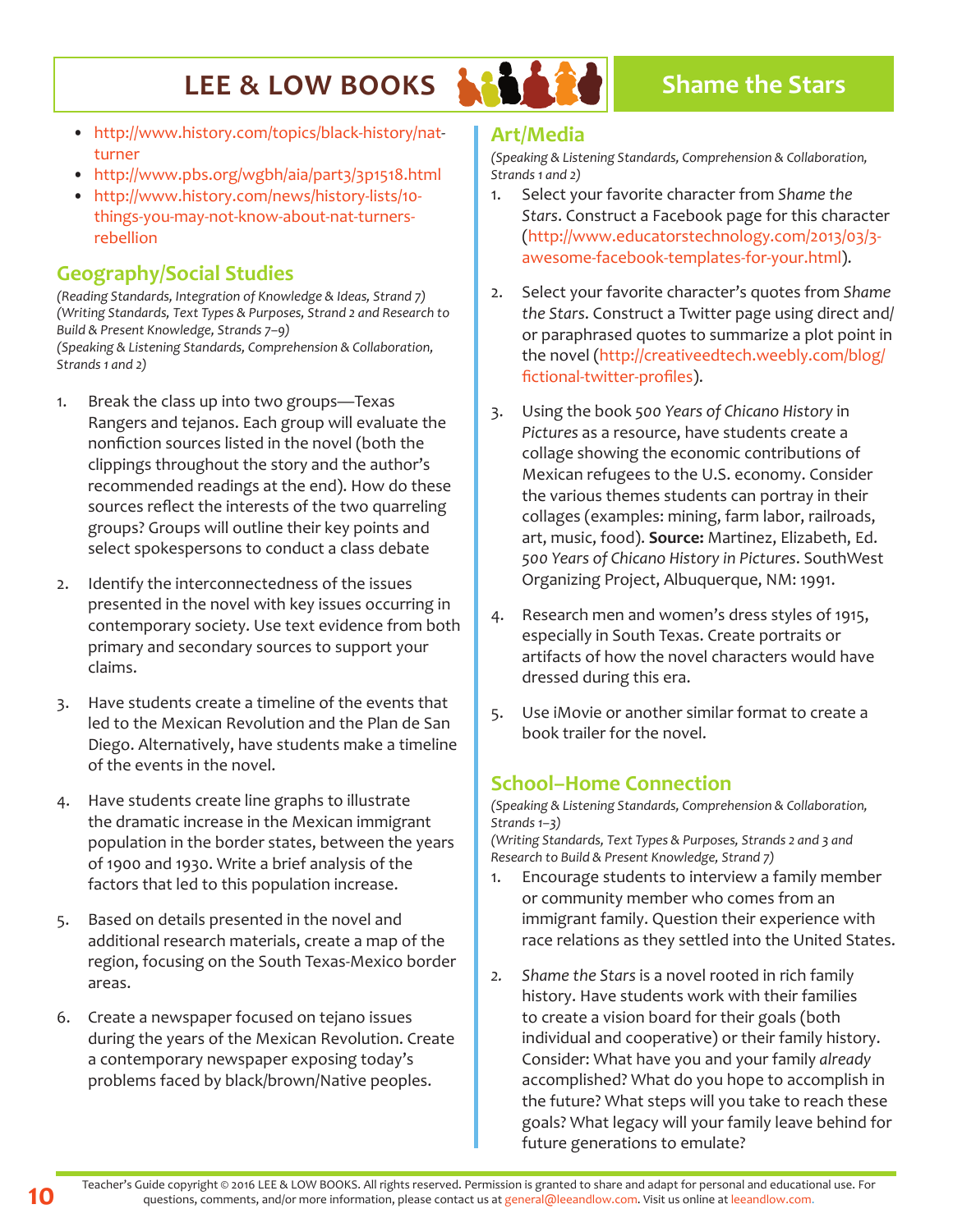

| Quote                                                                                                                                                                    | What does this tell you<br>about the character?                                                                                                              | <b>Make a plot prediction</b>                                               |
|--------------------------------------------------------------------------------------------------------------------------------------------------------------------------|--------------------------------------------------------------------------------------------------------------------------------------------------------------|-----------------------------------------------------------------------------|
| Example:<br>Joaquín: "I was thinking that<br>I'll rip that badge off his chest<br>and carve his eyes out with it if<br>he ever so much as glances in<br>your direction." | It seems that Joaquín is dis-<br>pleased with the authorities.<br>Maybe the authorities have<br>hurt someone special in his life,<br>perhaps his girlfriend. | I believe that he will end up<br>having a fight and will be put<br>in jail. |
|                                                                                                                                                                          |                                                                                                                                                              |                                                                             |
|                                                                                                                                                                          |                                                                                                                                                              |                                                                             |
|                                                                                                                                                                          |                                                                                                                                                              |                                                                             |
|                                                                                                                                                                          |                                                                                                                                                              |                                                                             |
|                                                                                                                                                                          |                                                                                                                                                              |                                                                             |

#### *From Prereading Focus Questions no. 4, Quote Analysis*

*(Option: Add a fourth column for students to determine if their plot prediction was correct, to be filled out during the reading of the novel.)*